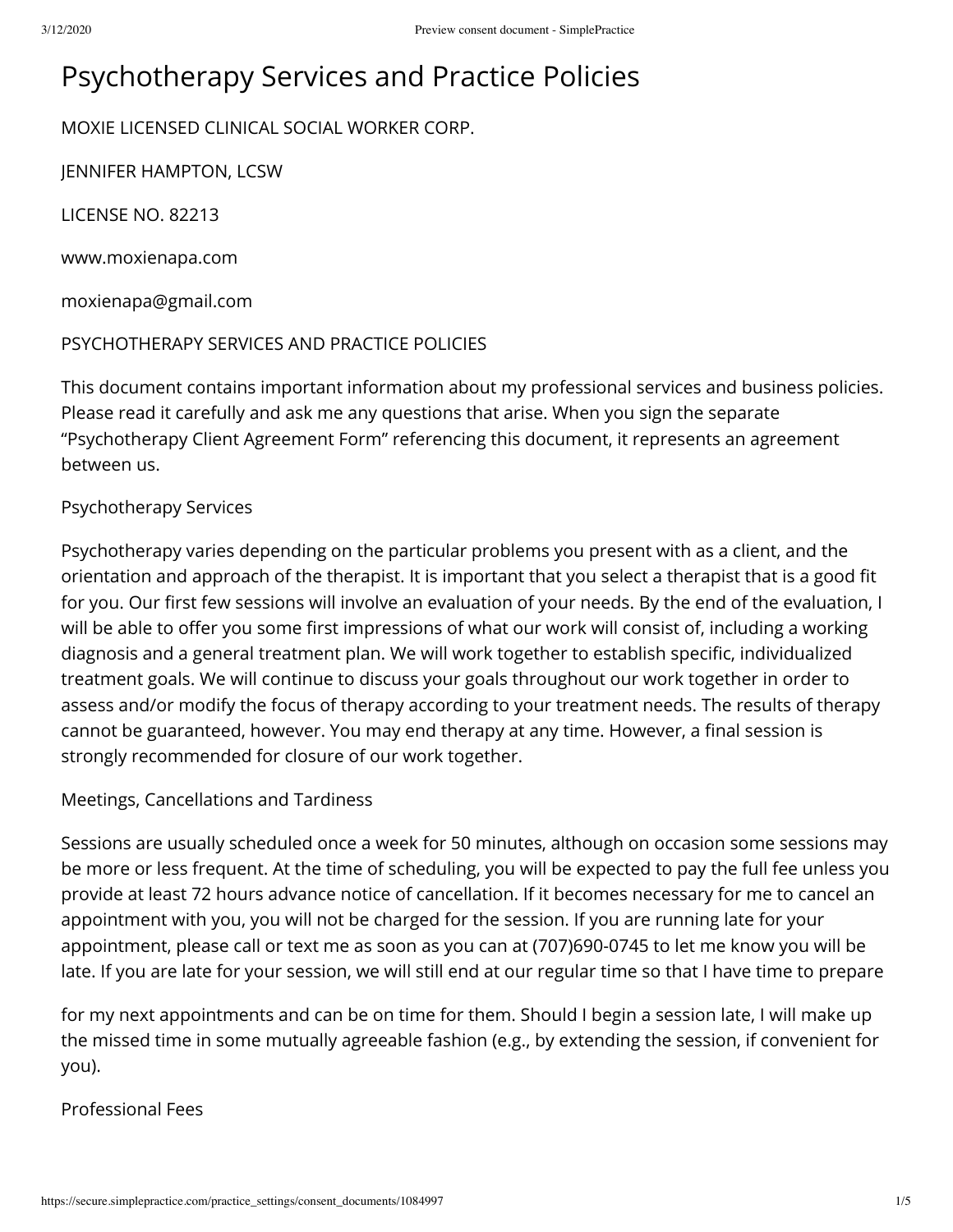My standard fee for a 50-minute session of individual therapy is \$180 unless otherwise agreed upon before starting of therapy. Fees for longer or shorter sessions will be prorated based on these amounts.

There will be no charge for brief telephone calls, less than 10 minutes. However, you will be charged the typical session fee (prorated according to length) for calls longer than 10 minutes, as well as telephone consultations, report writing, or other services you may request of me. If you become involved in legal proceedings that require my participation, you will be expected to pay for the professional time I spend preparing records or treatment summaries at the same "hourly" rate as a psychotherapy session. You will also be expected to pay for my time spent testifying, including appropriate travel time, even if I am called to testify by another party.

# Billing & Payments

While financially committed to the session at the time of scheduling (unless cancelled prior to the 48hour limit), you will not be expected to pay for each session until the time of the session or upon electronic receipt of your bill through the client portal. I accept credit cards payments through the portal as well as cash or check at time of session. If you are not able to pay by these means, please notify me so we can determine an alternative form of payment. Payment schedules for other professional services will be agreed to when they are requested. There is a \$25 fee for returned checks. A \$25 late fee will be added for any charges past due by 30 days, and additional charges will accrue monthly for any unpaid balances. If your account has not been paid for more than 60 days, I may use legal means to secure payment, and will attempt to notify you prior to doing so. This course of action will involve either hiring a collection agency or going through small claims court. If such legal action is necessary, its costs will be included in the claim. In most collection situations, the only information I release regarding a client's treatment is his/her name, the nature of services provided, and the amount of payment due.

\***Note:** Jennifer Hampton, LCSW is also an independent contractor (not an employee) with California Relationship Centers, LLC and its subsidiaries: North Berkeley Couples Therapy Center & East Bay Intimacy & Sex Therapy Center & Napa Valley Couples Therapy Center. If you are being seen by referral from California Relationship Centers, LLC, the fee is due at the beginning of each session in the form of credit or debit card, cash or check. If you choose to pay with a check, please make it out to California Relationship Centers, LLC. If you pay with a credit card, the statement will reflect a charge from: California Relationship Centers, LLC . We reserve the right to increase the fees from time to time, and I will provide a minimum of one month's notice of any changes in my fees.

# Insurance Reimbursement

I am not affiliated with any health insurance networks. Certain health insurance policies will provide some coverage for "out of network" mental health treatment. However, you are responsible for full payment of my fees at the time of service. If needed, I will provide you with information your insurance company may require when submitting a claim for reimbursement. It will be your responsibility to complete insurance forms and obtain reimbursement. If you would like your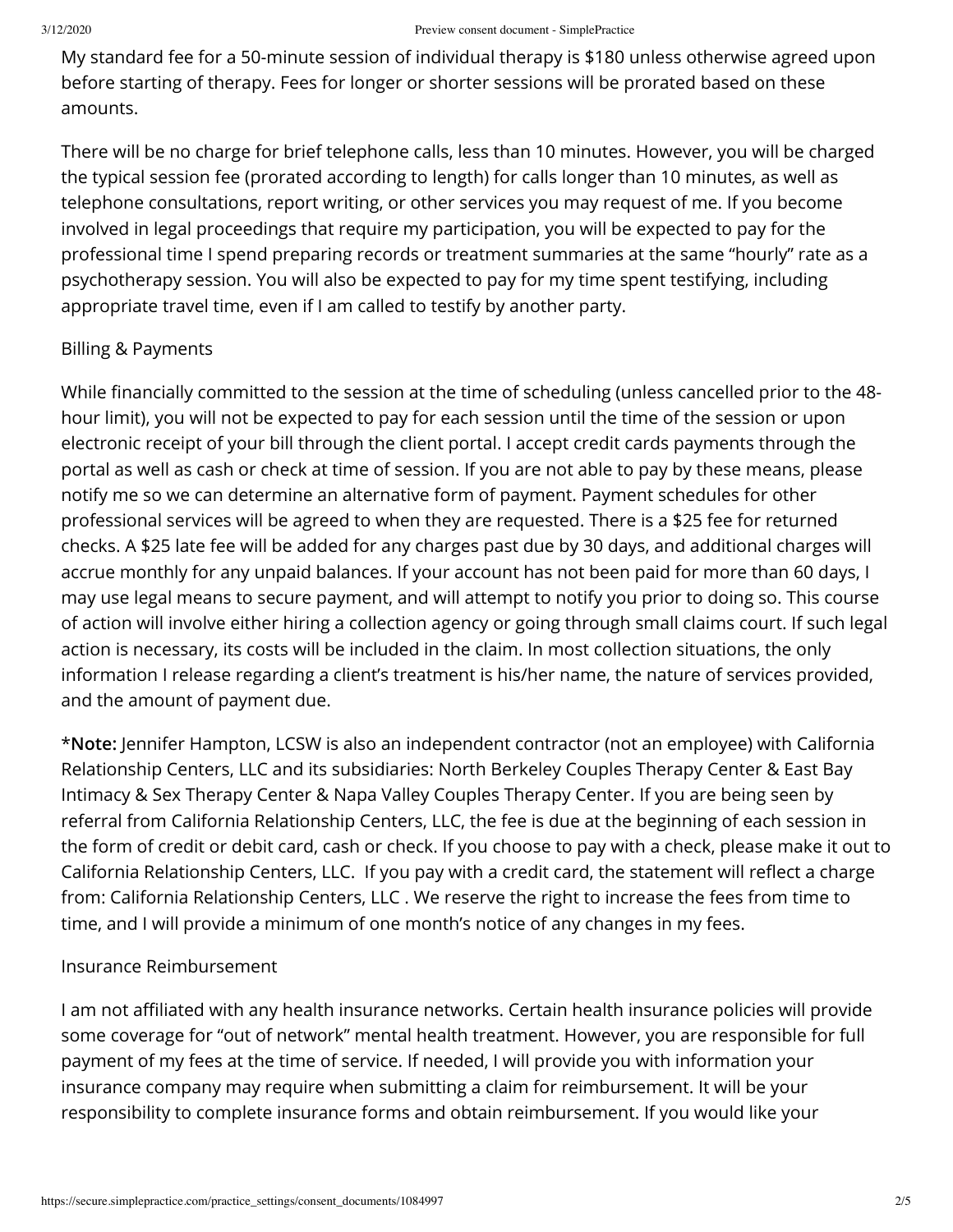insurance company to cover a portion of the cost of your out-of-network mental health treatment, you are advised to contact your insurance company as soon as possible, ideally prior to receiving services.

### Contacting Me

The best way to contact me is via my practice cell phone that has confidential voicemail, (707)690-0745. Although I am often not immediately available by telephone, I check my voicemail regularly. I will make every effort to return your call on the same day or by the next business day. You may send me a text message but please only to either schedule or modify an appointment. An alternate way to reach me is via email at moxienapa@gmail.com. Like text messages, please only send emails for appointment scheduling and not to discuss any urgent or confidential matters (see "Social Media Policy" below for more information). If you are unable to reach me and feel that you cannot wait for me to return your call, please contact your psychiatrist, your primary care provider, 911, or go to the nearest emergency room. If I will be unavailable for an extended time, I will provide you with the name of a colleague to contact, if necessary.

#### Request for Records

As I am sure you are aware, I am required to keep records of the professional services I provide in the context of therapy and the therapeutic relationship. Because these records contain information that can be misunderstood by someone who is not a mental health professional, it is my general policy that clients may not review them; however, I will provide at your request a treatment summary, unless I believe that to do so would be emotionally damaging. In this case, I will be happy to send the summary to another mental health professional that is working with you. You should be aware that this transaction will be treated in the same manner as any other professional/clinical service and you will be billed accordingly. All photocopies made will incur a charge of \$0.25 per page.

#### Minors

If you are under 18 years of age, please be aware that your parents or guardians may have the legal right to examine your treatment records. It is important to consider that the value of therapy may be reduced if you, the client, do not feel entirely comfortable disclosing personal information in the context of therapy. Therefore, it is critical that all parties involved—you, your parent(s), and your psychotherapist—come to a shared agreement about what information discussed in therapy will and will not be disclosed to your parent(s)/guardian(s) before therapy begins. My standard policy is to ask parents/guardians to forgo access to your records and instead agree to receive general information and updates on our work together on a regular basis or as needed. It goes without saying that the standard limits of confidentiality apply (see below for more detailed information). For example, if there is any evidence or concern that you are a danger to yourself or others, I will have to notify your parent(s)and other entities if necessary to ensure your or others' safety. Under such circumstances, I would do my best to discuss the situation with you before contacting your parents and to address any major concerns or objections on your part. That said, above all my priority and legal duty is to ensure your safety.

# Social Media Policy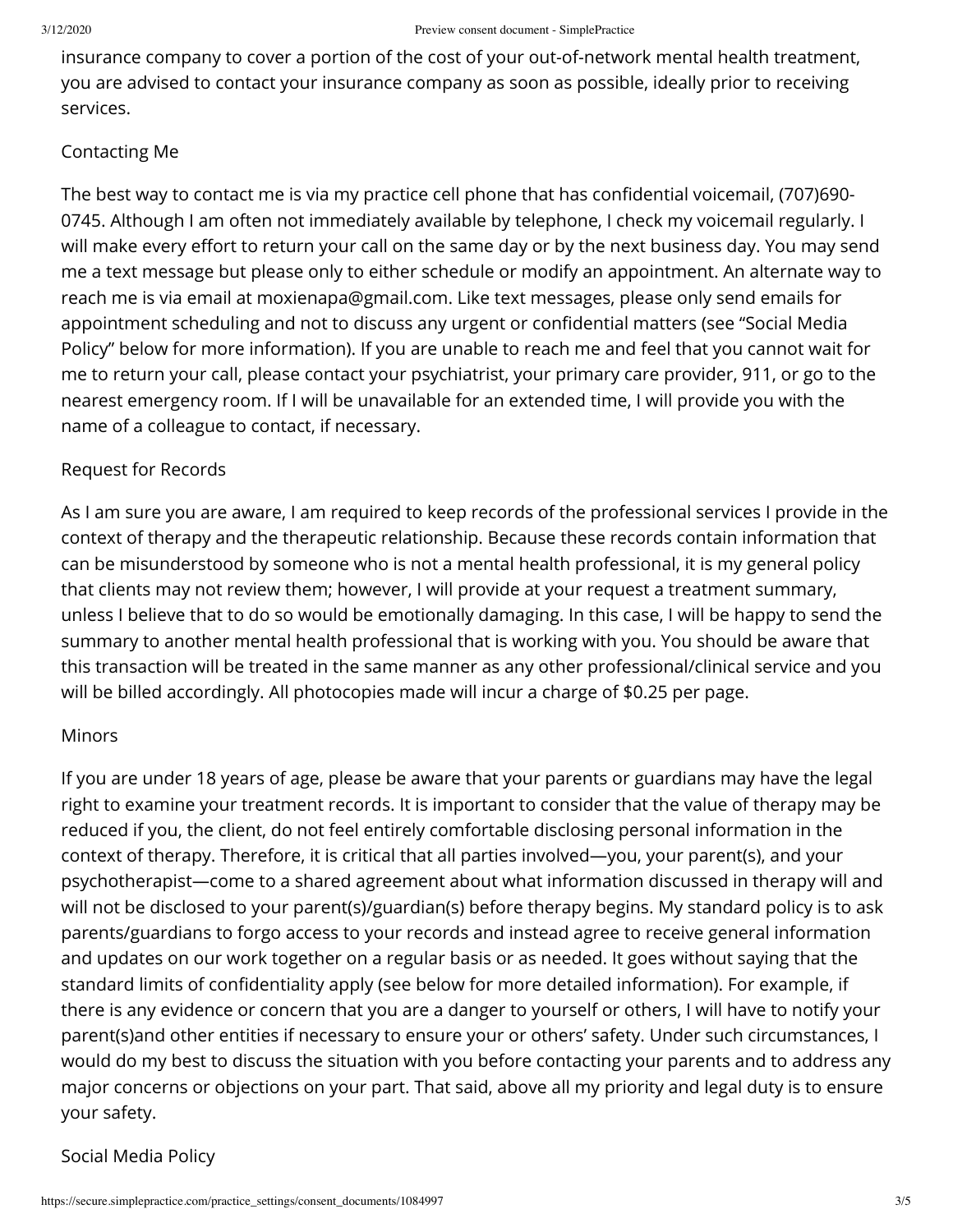#### 3/12/2020 Preview consent document - SimplePractice

I do not accept friend or contact requests from current or former clients on any social networking sites (e.g., Facebook, LinkedIn, etc.). I believe that adding clients as friends or contacts on these sites can compromise your confidentiality and our respective privacy. It may also blur the boundaries of our therapeutic relationship. Please do not use messaging on social networking sites such as Twitter, Facebook, or LinkedIn to contact me. These sites are not secure and I may not read these messages in a timely fashion. Please do not use wall postings, @replies, or other means of engaging with me in public online if we have an already established client/therapist relationship. Engaging with me in this way could compromise your confidentiality. It may also create the possibility that these exchanges become a part of your legal medical record and will need to be documented and archived in your chart.

If you need to contact me between sessions, the best way to do so is by phone call or text message. Direct email at moxienapa@gmail.com is second best for quick, administrative matters such as changing appointment times. As noted above, I prefer using texting and email to modify appointments. Content related to your therapy sessions provided by text or by email is not completely secure or confidential. If you choose to communicate with me by email, please be aware that all emails are retained in the logs of your and my Internet service providers. While it is unlikely that someone will be looking at these logs, they are, in theory, available to be read by the system administrator(s) of the Internet service provider. You should also know that any emails I receive from you and any responses I send to you become a part of your legal record. Please note that as new technology develops and the Internet changes, I may need to update the above policies. If so, I will notify you in writing of any policy changes and make sure you have a copy of the updated policy.

# Confidentiality

Your discussions with a licensed clinical social worker are considered confidential, which means the law protects these discussions and I will put in place every appropriate safeguard necessary to ensure that our discussions are kept confidential. I may not disclose confidential information about you without your formal consent. However, there are certain situations in which I am required by law to break confidentiality. These particular situations include instances where personal safety is at risk (for you or others):

1)If I learn that you are in danger of harming yourself, or another person;

2)If you are so gravely disabled that you cannot provide basic care for yourself;

3)If I learn of or suspect abuse or neglect of a child(under age 18), older adult (age 65+), or dependent adult (age 18+); or

4)If I am court-ordered to release information as part of a legal proceeding, or as otherwise required by law.

In addition, I may occasionally find it helpful to consult other professionals about a case in an effort to ensure I am providing the best quality care possible. During a consultation, I make every effort to avoid revealing the identity of my client. The consultant is also legally bound to keep the information confidential. If you do not object, I will not tell you about these consultations unless I feel that it is important for our work together to do so.